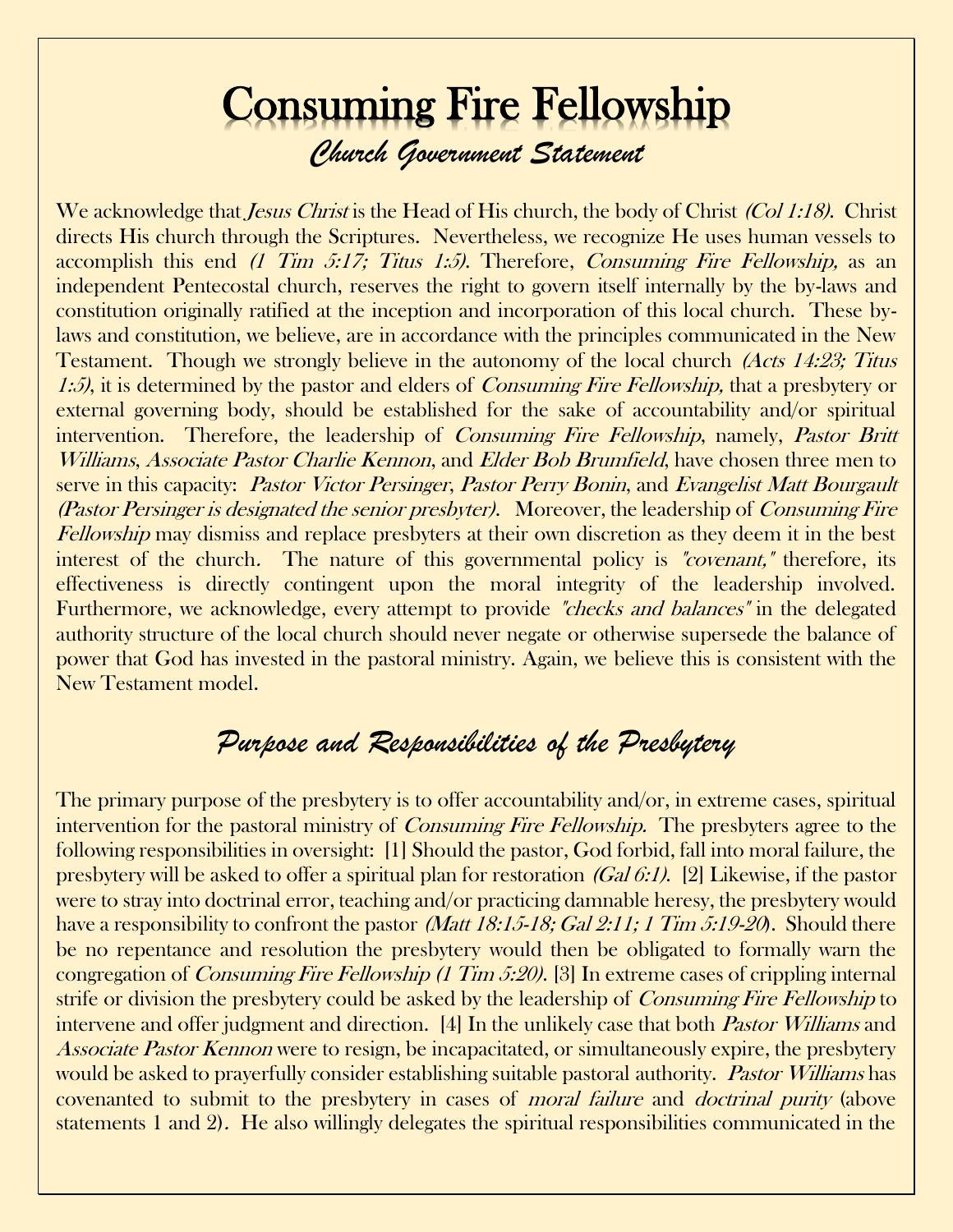above points 3 and 4 to the presbytery. Should he, in light of the following stated commitment, refuse the presbyters' authority in such cases, great caution and discernment would be in order for those under his spiritual care.

## *Spiritual Steps for Individual Christians*

As we recognize the autonomy of the local church we likewise recognize that the family is autonomous. Simply meaning: [1] In the local church, no one has more delegated authority regarding the policies, discipline, direction, and doctrine of the church than the local pastor. [2] But, concerning the family, no one is more equipped to lead the home than the father, parent, etc. Given the incredible responsibility and authority God has invested in the pastoral ministry, He has also provided spiritual safety for the individual and individual families through the Scriptures and the personal teaching of the Holy Ghost *(1 John 2:26-27)*. Thus, every member of the body is encouraged to *"search the Scriptures daily"* as well as exercise discernment. Should individual members of *Consuming Fire Fellowship* suspect the pastor guilty of sin, they should take appropriate steps of confrontation according to the New Testament (Lev 19:17; Matt 18:15-18; 1 Tim 5:1,19-20). Never should a member of *Consuming Fire Fellowship* contact a presbyter without first confronting the pastor regarding the behavior in question (Prov 25:9). Likewise should the member think the doctrines taught and preached are heretical, direct confrontation, communication, and resolution should be sought. In cases where sin and damnable heresy are evident and provable, the elders, as well as the members of *Consuming Fire Fellowship*, would be justified in contacting the presbytery *(Matt 18:15-18)*.